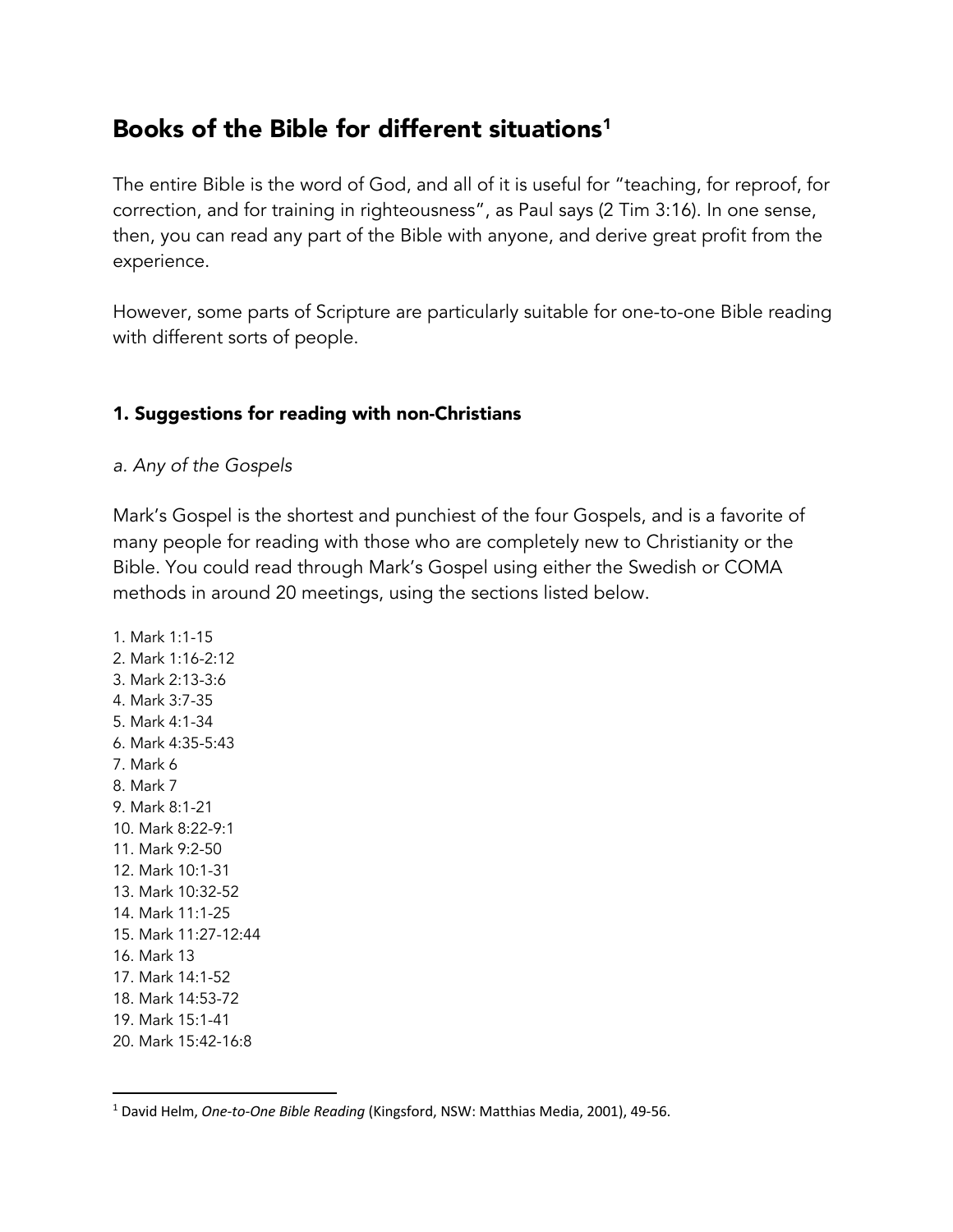For a shorter tour through Mark's Gospel, see chapter 11: 'Eight weeks through Mark's Gospel'. This set of readings looks at the key passages in Mark, and provides some simple questions to guide the discussion.

#### *b. Genesis 1-12*

The opening chapters of the Bible are foundational for everything that follows, and are excellent for introducing people to the big themes of the Bible.

In Genesis we read of God speaking all things into existence. Everything we see exists by his word, for his purpose, and under his rule. The climax—the crowning feature—of his creation is the human being. But Genesis also tells us how these created beings have, from the days of their first parents, rejected the very God who created them. Yet while this rejection brings the judgement of a holy God—the banishment from paradise, the flood on the earth, and the scattering at Babel—Genesis is nevertheless a story of God's resilient and persistent grace and promise to human beings, culminating in God's unconditional promise of blessing to the man Abraham and his descendants. God has never broken this promise, which is ultimately kept and now available to all people in the person of Jesus Christ. Here is a suggested path through Genesis 1-12 in eight meetings.

- 1. Genesis 1:1-2:3 God creates all things by his word
- 2. Genesis 2:4-25 The first humans: their Creator's masterpiece
- 3. Genesis 3 The first humans rebel against their Creator's rule
- 4. Genesis 4-5 The rebellion spreads
- 5. Genesis 6-7 God judges sin and preserves a righteous man
- 6. Genesis 8-9 God saves and makes promises
- 7. Genesis 11 Rejection and scattering
- 8. Genesis 12 An unconditional promise of blessing

## 2. Suggestions for reading with new Christians

If you are meeting with someone who has just become a Christian or is fairly young in the faith, the letters of the New Testament are an excellent place to start your one-toone readings—not least because many of them were written to people who hadn't been Christians very long. Colossians, for example, is a brilliant little book about what it means to become a Christian and to continue to live and grow as a Christian. Try reading Colossians over nine weeks, like this: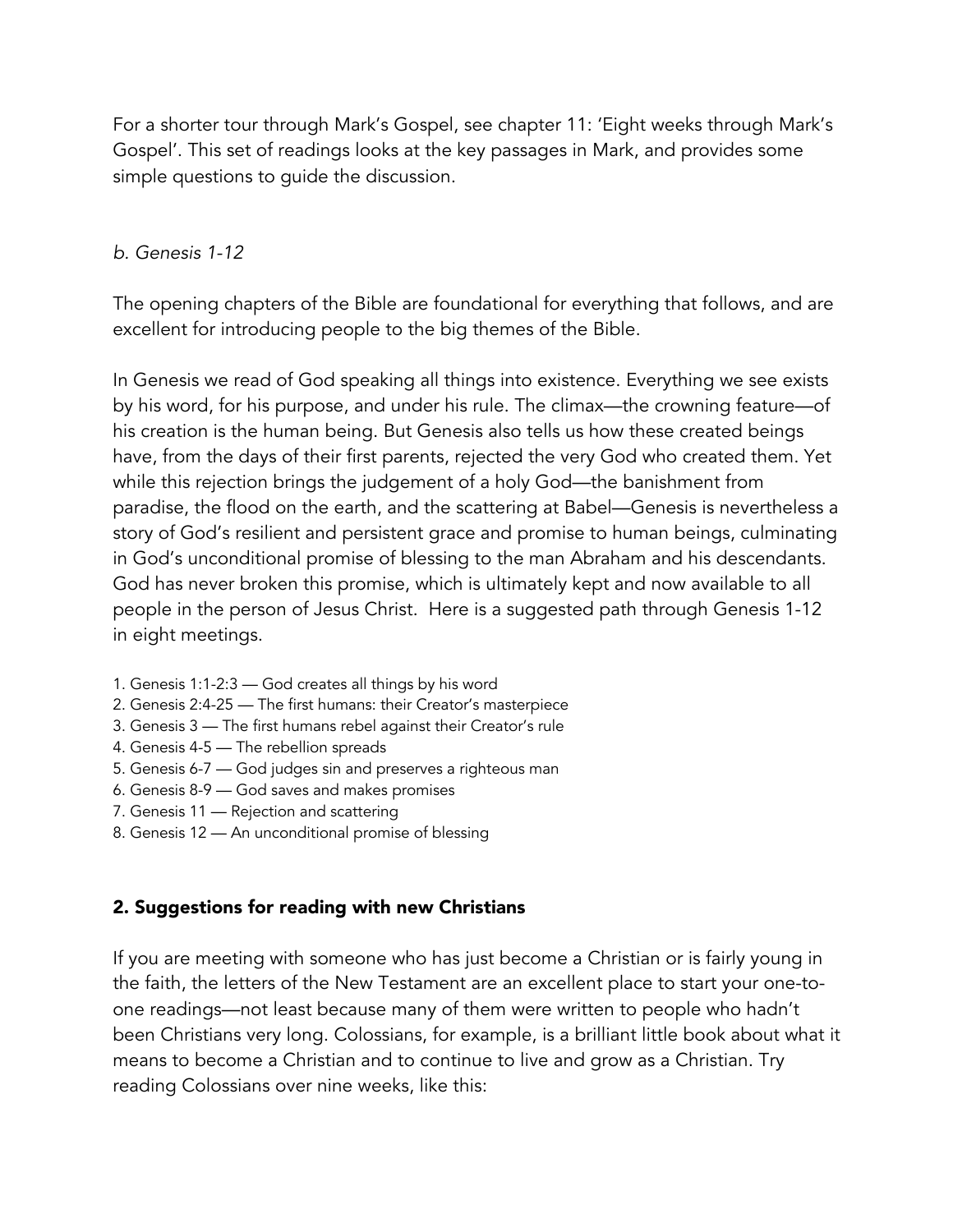1. Colossians 1:1-14 2. Colossians 1:15-23 3. Colossians 1:24-2:5 4. Colossians 2:6-15 5. Colossians 2:16-23 6. Colossians 3:1-4 7. Colossians 3:5-17 8. Colossians 3:18-4:1 9. Colossians 4:2-18

Other excellent New Testament to read with young or new Christians include Philippians, Titus and 1 John.

### 3. Suggestions for reading with established Christians

#### *a. Romans*

At some point in the Christian life, everyone should drink deeply from the book of Romans. This is an excellent thing to do together one-to-one with a Christian brother or sister. Here, for example, is a suggested break-up of Romans 5-8 that you could do over eight weeks:

- 1. Romans 5:1-11 Reconciliation with God
- 2. Romans 5:12-21 The reign of sin to life in Christ
- 3. Romans 6:1-14 Set free from sin
- 4. Romans 6:15-23 Made slaves of God
- 5. Romans 7:1-6 Dead to the law
- 6. Romans 7:7-25 The function of the law
- 7. Romans 8:1-17 Life in the Spirit

#### *b. Psalms*

What we refer to as the 'book' of Psalms is actually made up of five collections or books of psalms. The reading plan below covers selections that come from each distinct collection of psalms, with the intention of giving a comprehensive 'taste' of the whole. As you read the book of Psalms, you cannot help but be moved into great praise of the glorious God who made every part of creation. At other times, you will be led to struggle along with the psalmist over issues of suffering, death, and the apparent prosperity of wicked people in this present age. In all of it, you will rediscover and grow